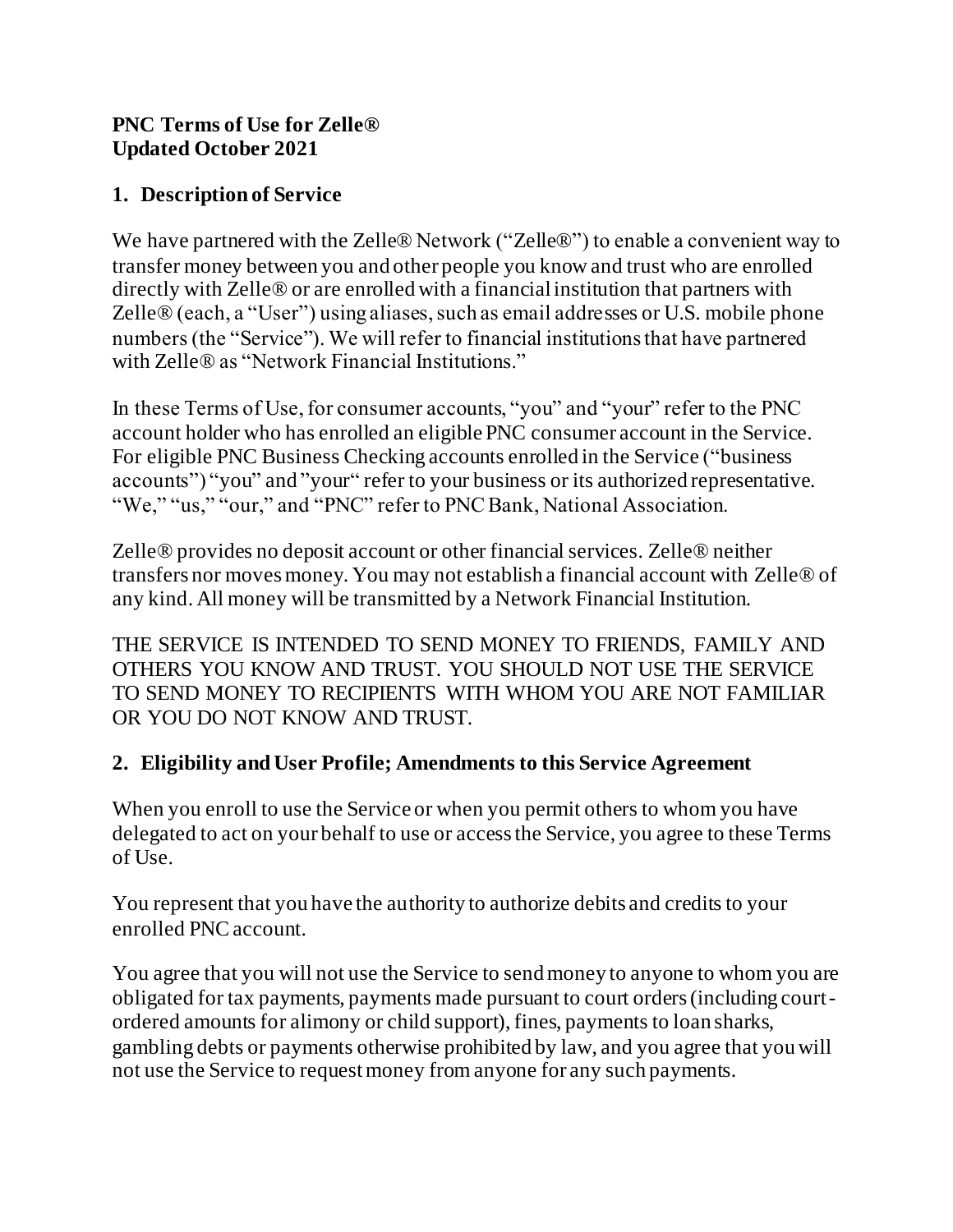The Service allows you to send or receive money using your eligible consumer or business account. Enrollment in Bill Pay for Business is required for PNC businessonly Zelle® users. We reserve the right to suspend or terminate your use of the Service if we believe that you are using the Service for any unlawful purpose. Subject to applicable law, we may amend or change these Terms of Use (including any applicable fees and service charges) from time to time, in our sole discretion, by posting the updated terms on your PNC Mobile app. Please access and review these Terms of Use regularly. If you find these Terms of Use unacceptable to you at any time, promptly cancel your profile and enrollment in the Service. Your continued use of the Service after any amendment, modification, or change to the terms and conditions of these Terms of Use shall constitute your agreement and acceptance of such amendment, modification or change.

#### **3. Consent to Share Personal Information (Including Account Information) and Privacy and Information Security**

You agree that we may collect, transmit, store, and use certain information about you and your use of your PNC account in the Service. PNC will use, share and protect your personal information in accordance with the PNC Privacy Policy, which explains how we collect and protect your personal information and how and why in certain cases we may share such information. Please review the disclosure found at [www.pnc.com/privacy](https://www.pnc.com/privacy).

You acknowledge that other third parties, such as Zelle®, will have access to certain details of the transactions you make using the Service. You acknowledge that PNC does not have control over the privacy and security of the information that you provide to such third party and that any information you disclose is subject to that third party's privacy policy and not the PNC Privacy Policy.

## **4. Wireless Operator Data**

We or Zelle<sup>®</sup> may use the information on file with your wireless operator to further verify your identity and to protect against or prevent actual or potential fraud or unauthorized use of the Service. By using the Service, you authorize your wireless operator (AT&T, T-Mobile, US Cellular, Verizon, or any other branded wireless operator) to disclose your mobile number, name, address, email, network status, customer type, customer role, billing type, mobile device identifiers (IMSI and IMEI) and other subscriber status and device details, if available, to our third-party service provider solely to allow verification of your identity and to compare the information you have provided to us, or to Zelle® with your wireless operator account profile information for the duration of our business relationship. For additional information,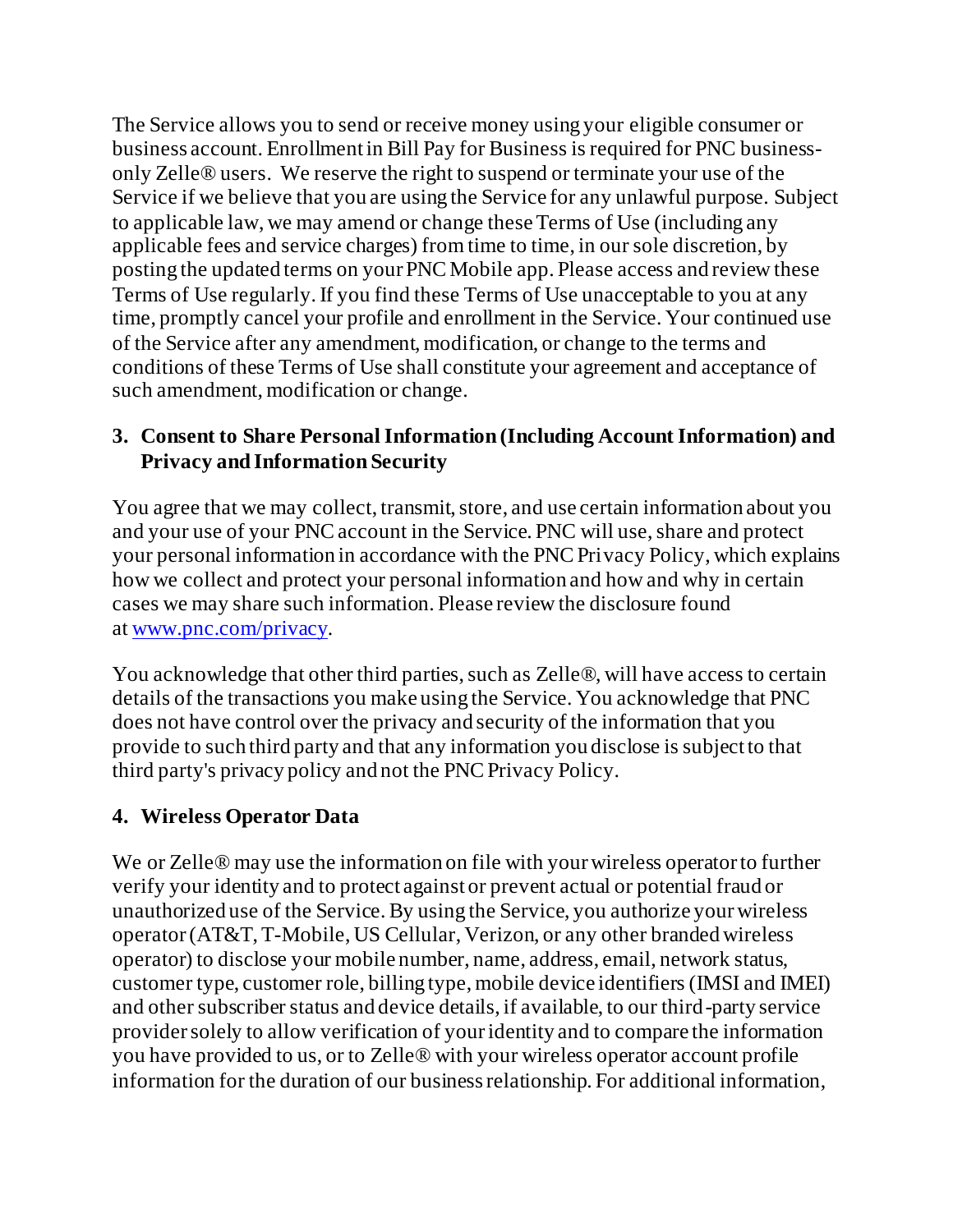see Zelle®'s Privacy Policy (found a[t www.Zellepay.com/privacy-policy](http://www.zellepay.com/privacy-policy)) and PNC's Privacy Policy (found a[t www.pnc.com/privacy](http://www.pnc.com/privacy)) for how we treat your data.

## **5. Enrolling for the Service**

To participate as a User, you must first enroll to use the Service through your PNC Mobile app. Prior to enrolling an eligible business account with Zelle®, you must enroll that account with Bill Pay for Business to verify you are an authorized signer for the business account. For both consumer and business accounts, you must provide us with an email address that you regularly use and intend to use regularly (i.e., no disposable email addresses) and a U.S. mobile phone number that you intend to use for an extended period of time (i.e., no "burner" numbers). You may not enroll with the Service with a landline phone number, Google Voice number, or Voice over Internet Protocol.

During the enrollment process, PNC will send you a one-time passcode, via email or text, based on your enrollment preference, in order to validate your identity.

Once enrolled, you may (a) authorize PNC to debit funds from your enrolled PNC account to send money to a User, and; (b) receive money to your enrolled PNC account from another User either at that User's initiation or at your request, subject to the conditions of the Section below titled "Requesting Money."

If at any time while you are enrolled, you do not send or receive money using the Service for a period of eighteen (18) consecutive months, you understand and agree that we may inactivate any email address or U.S. mobile phone number that you used to enroll with the Service. If we inactivate your email address or U.S. mobile phone number, you will not be able to send or receive money with the Service until you reenroll a valid email address or U.S. mobile phone number.

## **6. Consent to Emails and Automated Text Messages**

As a User, you represent that you are the owner of the email address, U.S. mobile phone number, and/or other alias you enrolled, or that you have the delegated legal authority to act on behalf of the owner of such email address, U.S. mobile phone number and/or other alias to send money from or receive money to your enrolled PNC account, as described in these Terms of Use.

You consent to the receipt of emails and/or text messages from PNC, its affiliates or designees, Zelle®, other Users that are sending you money or requesting money from you, and from other Network Financial Institutions or their agents regarding the Service or related transfers between Network Financial Institutions and you.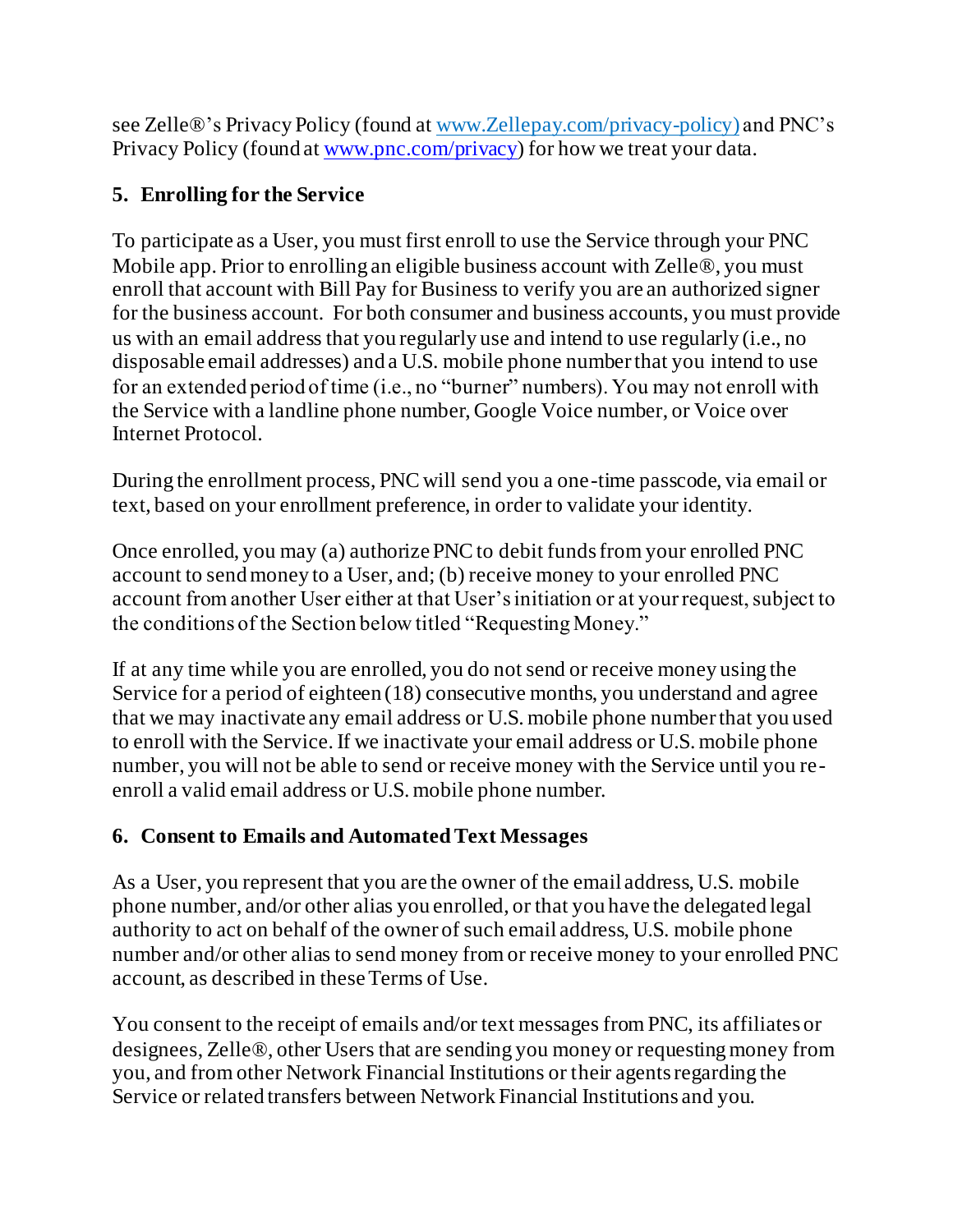You agree that PNC, its affiliates or designees, Zelle®, or any of our agents may use automatic telephone dialing systems in connection with text messages sent to any mobile phone number you used to enroll with the Service.

You further acknowledge and agree:

- 1. You are responsible for any fees or other charges that your wireless carrier may charge for any related data, text or other message services, including without limitation for short message service. Please check your mobile service agreement for details or applicable fees.
- 2. You agree to immediately notify PNC if any email address or U.S. mobile phone number you have enrolled is (i) surrendered by you, or (ii) changed by you.
- 3. In the case of any messages that you may send through either PNC or Zelle® or that PNC or Zelle® may send on your behalf to an email address or U.S. mobile phone number, you represent that you have obtained the consent of the recipient of such emails or automated text messages to send such emails or text messages to the recipient. You further represent that you and the recipient are located within the United States when sending or accessing electronic messages related to this Service. You understand and agree that any emails or text messages that PNC or Zelle® sends on your behalf may include your name.
- 4. Neither PNC nor your wireless carrier is liable for any delay or failure to deliver any message sent to or from PNC or Zelle®, including messages that you may send through PNC or Zelle® or that PNC or Zelle® may send on your behalf.
- 5. To cancel text messages from PNC, send STOP to 762265. For help or information regarding text messaging, send HELP to 762265 or contact our customer service at [1-800-762-2035](tel:18007622035) or [1-888-762-2265](tel:18887622265). For enrolled PNC business accounts, please cal[l 1-877-287-2654](file:///C:/Users/PL17300/AppData/Local/Microsoft/Windows/INetCache/Content.Outlook/AppData/Local/Microsoft/Windows/INetCache/Content.Outlook/1MYPQUF7/1-877-287-2654). You expressly consent to receipt of a text message to confirm your "STOP" request.
- 6. You consent to receive electronic communications and disclosures from PNC and Zelle® in connection with your use of the Service. You agree that by providing telephone number(s), email addresses, and other contact information to PNC now or at any later time, you authorized PNC to contact you using such information regarding any of your PNC accounts. You also consent to PNC using any means to call you at any telephone number(s) provided, including by (i) placing calls using an automated dialing system to a cell, VoIP or other wireless phone numbers, and (ii) sending prerecorded messages or text messages to those numbers, even if you may be charged for the calls or text messages. You also consent to PNC monitoring or recording any phone call with you; contacting you by email or any other form of electronic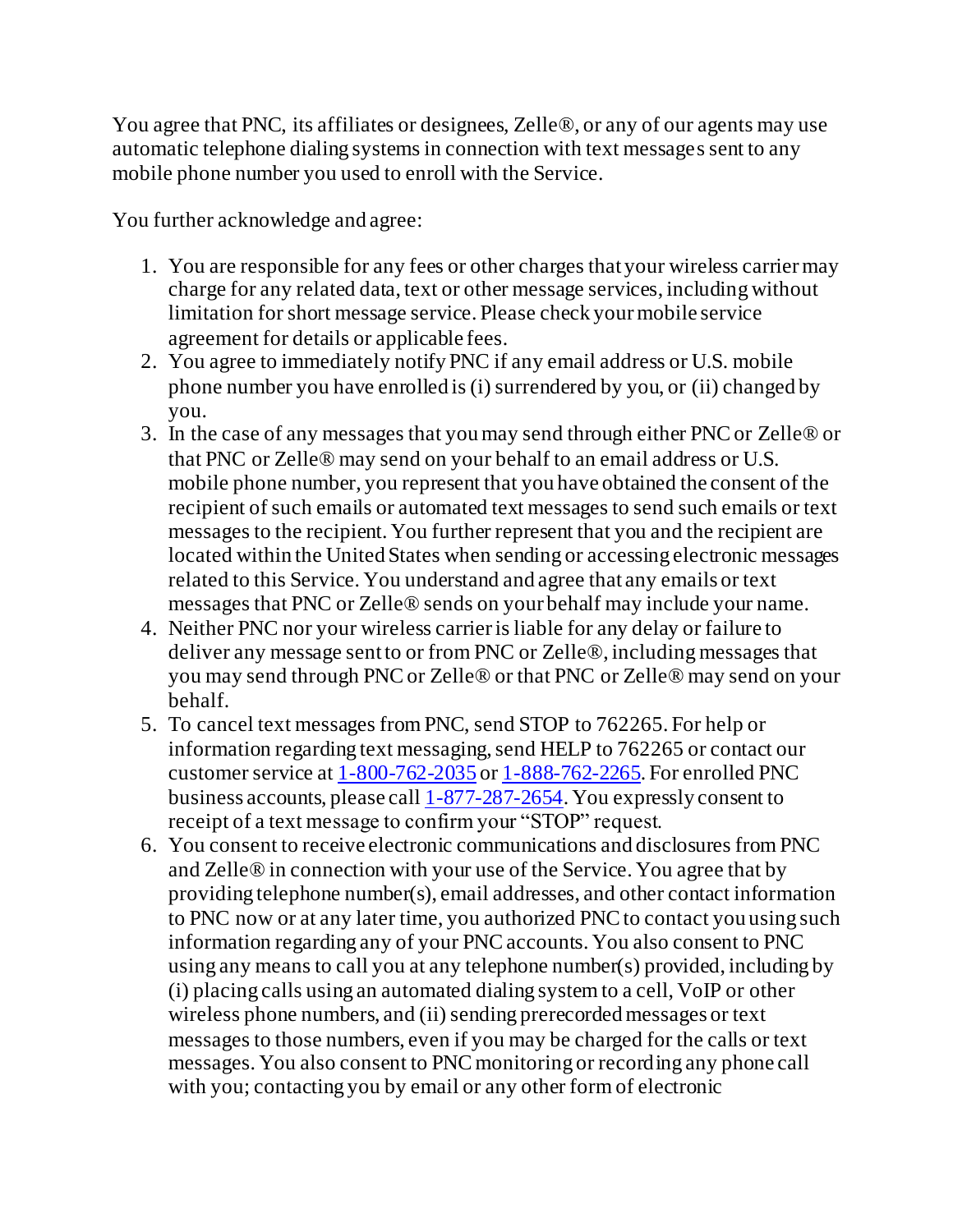communication and/or by fax in accordance with applicable law; and using third parties to contact you by phone, email, other electronic communication or by fax to the same extent as though PNC were making those contacts itself. If at any time you revoke this consent, we may suspend or cancel your ability to use the Service. You acknowledge and agree that PNC may contact your wireless service provider and authorize your wireless service provider to disclose certain information about your wireless account, including but not limited to, your eligible mobile device phone number, IP address, name, address, and device data, in order to allow us to verify your identity and validate the information you provide to PNC.

#### **7. Review of Transfers**

All transfers of funds through Zelle® are subject to review by PNC for compliance with applicable laws, including, without limitation, the Bank Secrecy Act, the Uniting and Strengthening America by Providing Appropriate Tools Required to Intercept and Obstruct Terrorism ("PATRIOT") Act of 2001, and the rules and regulations adopted pursuant thereto, as well as the trade and economic sanctions programs administered by the U.S. Treasury Department's Office of Foreign Assets Control ("OFAC"). Transfer reviews may also assess whether your account activity and the activity of Users with whom you have transacted comply with these Terms of Use and your PNC account agreement(s). All funds transfers through Zelle® may also be screened for compliance with applicable economic and trade sanctions and monitored for antimoney laundering purposes. All and any information, obligatory or optional, provided in the funds transfer instructions, description of the transaction, or any other information submitted in connection with the funds transfer may be used by PNC in its review. Such review may result in the funds being delayed or blocked. If PNC delays or blocks a transfer that you have initiated, PNC will notify you in accordance with your User preferences.

#### **8. Receiving Money; Money Transfers by Network Financial Institutions**

Once a User initiates a transfer of funds to the email address or U.S. mobile phone number you used to enroll with the Service, you have no ability to stop the transfer. By using the Service, you agree and authorize PNC to initiate credit entries to your enrolled PNC account.

Most transfers of funds to you from other Users will occur within minutes. There may be other circumstances when the transfer of funds may take longer. For example, in order to protect you, PNC, Zelle®, and the other Network Financial Institutions may need additional time to verify your identity or the identity of the User sending the money. PNC may also delay or block the transfer to prevent fraud or to meet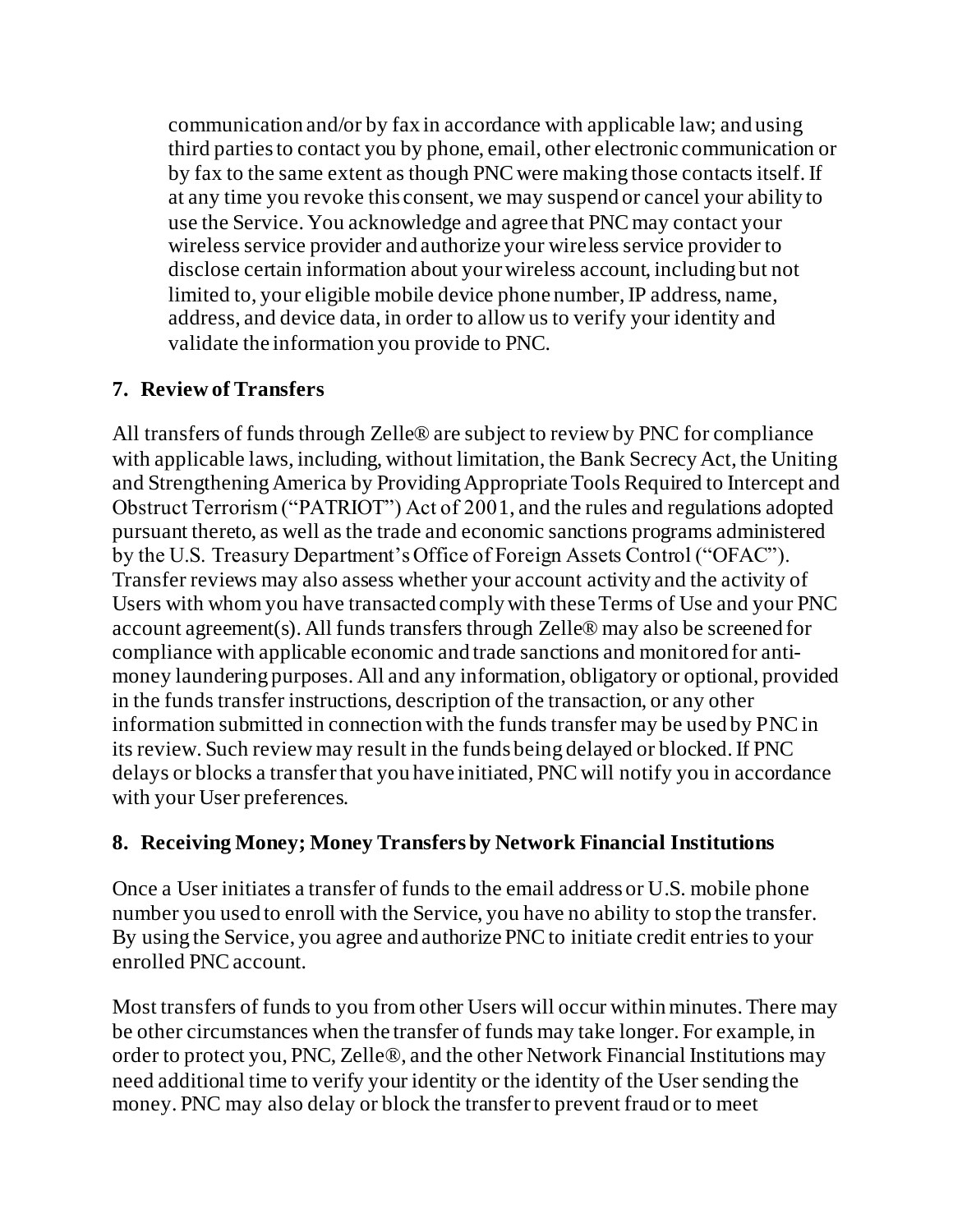regulatory obligations. If we delay or block a transfer that you have initiated through a request for money, PNC will notify you in accordance with your User preferences.

If you are receiving a transfer of funds from a business or government agency, such transfer will be delivered in accordance with these Terms of Use and the agreement you have with the business or government agency that is sending you the transfer.

#### **9. Sending Money; Debits by Network Financial Institutions**

You may send money to another User at your initiation or in response to that User's request for money. You understand that use of this Service by you shall at all times be subject to (i) these Terms of Use, and (ii) your express authorization at the time of the transaction for PNC to initiate a debit entry to your enrolled PNC account. You understand that when you send the funds transfer, you will have no ability to stop it. You may only cancel a transfer if the person to whom you sent the money has not yet enrolled in the Service. If the person to whom you sent money has already enrolled with Zelle<sup>®</sup>, either in the Zelle<sup>®</sup> mobile app or with a Network Financial Institution, the money is sent directly to their bank account (except as otherwise provided below) and may not be canceled or revoked.

In most cases, when you are sending money to another User, the transfer will occur in minutes; however, there are circumstances when the transfer may take longer. For example, in order to protect you, PNC, Zelle®, and the other Network Financial Institutions may need additional time to verify your identity or the identity of the person receiving the money. If you are sending money to someone who has not enrolled as a User with either Zelle® or a Network Financial Institution, the intended recipient will receive a text or email notification instructing the recipient on how to enroll to receive the money. If the recipient is not enrolled as a User, once the recipient completes Zelle® enrollement, the Zelle® transfer will generally take between a few minutes to three business days to be sent or received. The recipient has fourteen (14) calendar days to complete Zelle® enrollment once they receive a notification to enroll with Zelle® to receive funds. After fourteen (14) calendar days, the payment will expire. You understand and acknowledge that a person to whom you are sending money and who is not enrolled as a User may fail to enroll with Zelle®, or otherwise ignore the payment notification, and the transfer may not occur.

The money may also be delayed or the transfer may be blocked to prevent fraud or comply with regulatory requirements. If PNC delays or blocks a transfer that you have initiated, PNC will notify you in accordance with your User preferences.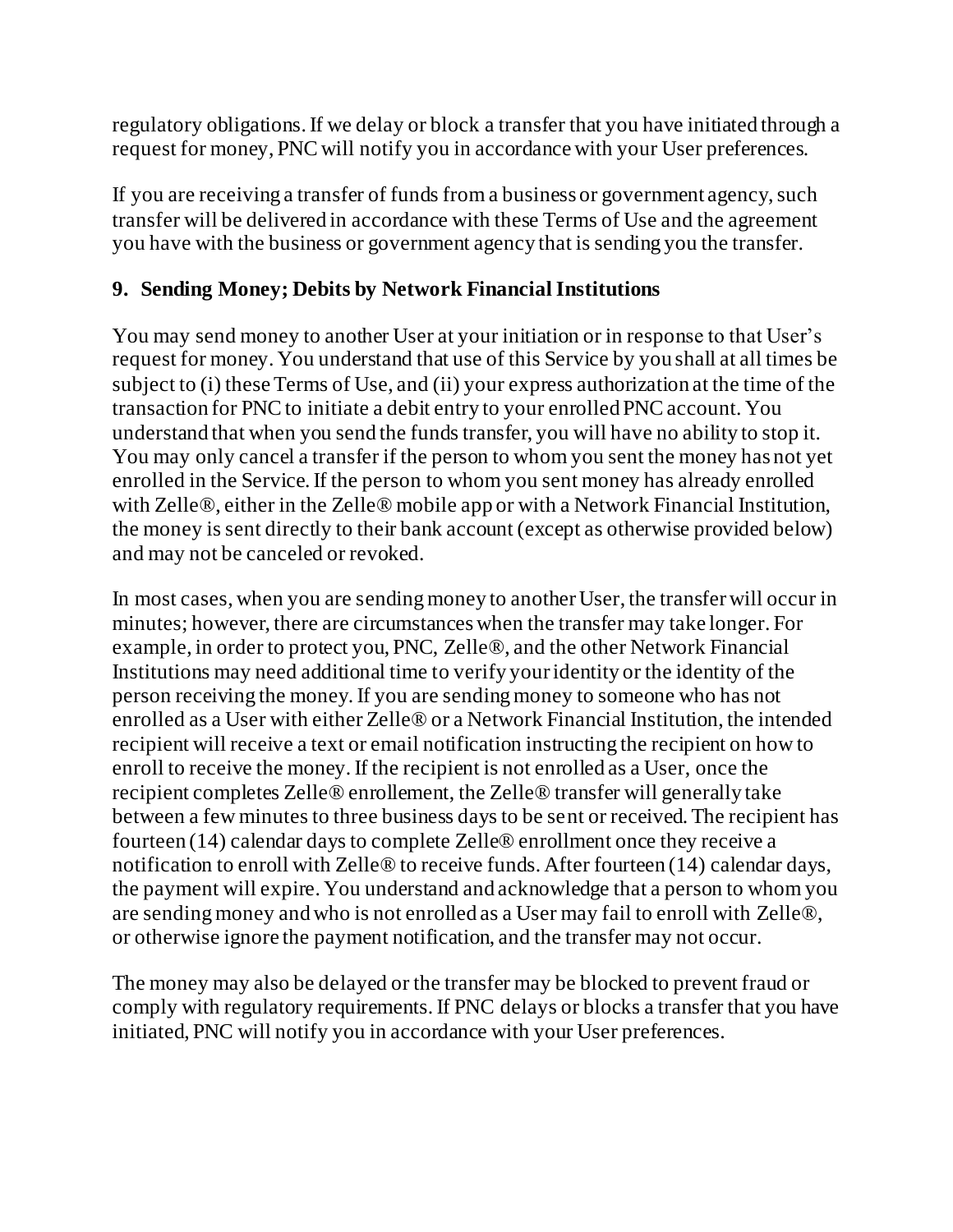PNC has no control over the actions of Zelle®, other Users, other Network Financial Institutions, or other financial institutions that could delay or prevent your money from being delivered to the intended User.

### **10.Liability**

Neither PNC nor Zelle® shall have liability to you for any such transfers of money using the Service, including without limitation: (i) any failure, through no fault of PNC or Zelle®, to complete a transaction in the correct amount, or (ii) any related losses or damages. Neither PNC nor Zelle® shall be liable for any typos or keystroke errors that you may make when using the Service.

THE SERVICE IS INTENDED FOR SENDING MONEY TO FAMILY, FRIENDS, AND OTHERS WHOM YOU KNOW AND TRUST. YOU SHOULD NOT USE ZELLE® TO SEND MONEY TO PERSONS WITH WHOM YOU ARE NOT FAMILIAR OR YOU DO NOT KNOW AND TRUST. NEITHER PNC NOR ZELLE® OFFERS A PROTECTION PROGRAM FOR AUTHORIZED PAYMENTS MADE THROUGH THE SERVICE (FOR EXAMPLE, IF YOU DO NOT RECEIVE THE GOODS OR SERVICES THAT YOU PAID FOR, OR THE GOODS OR SERVICES THAT YOU RECEIVED ARE DAMAGED OR ARE OTHERWISE NOT WHAT YOU EXPECTED).

EXCEPT AS OTHERWISE PROVIDED IN THESE TERMS OF USE OR BY APPLICABLE LAW, YOU AGREE THAT YOU, NOT PNC OR ZELLE®, ARE RESPONSIBLE FOR RESOLVING ANY PAYMENT OR OTHER DISPUTES THAT YOU HAVE WITH ANY OTHER USER WITH WHOM YOU SEND MONEY TO, OR RECEIVE OR REQUEST MONEY FROM, USING THE SERVICE.

#### **11.Limitations on Transfers: Send Limits**

Your daily and monthly Zelle® limits are disclosed in the Zelle® user experience in your PNC Mobile app. PNC reserves the right to change from time to time the dollar amount of the transfers you are permitted to make using the Service. Without limiting the foregoing, in the event that your use of the Service has been suspended and reinstated as provided in these Terms of Use, you understand and agree that your use of the Service thereafter may be subject to different limitations on the dollar amount of the transfers you may make than would otherwise be permitted by us.

## **12.Requesting Money**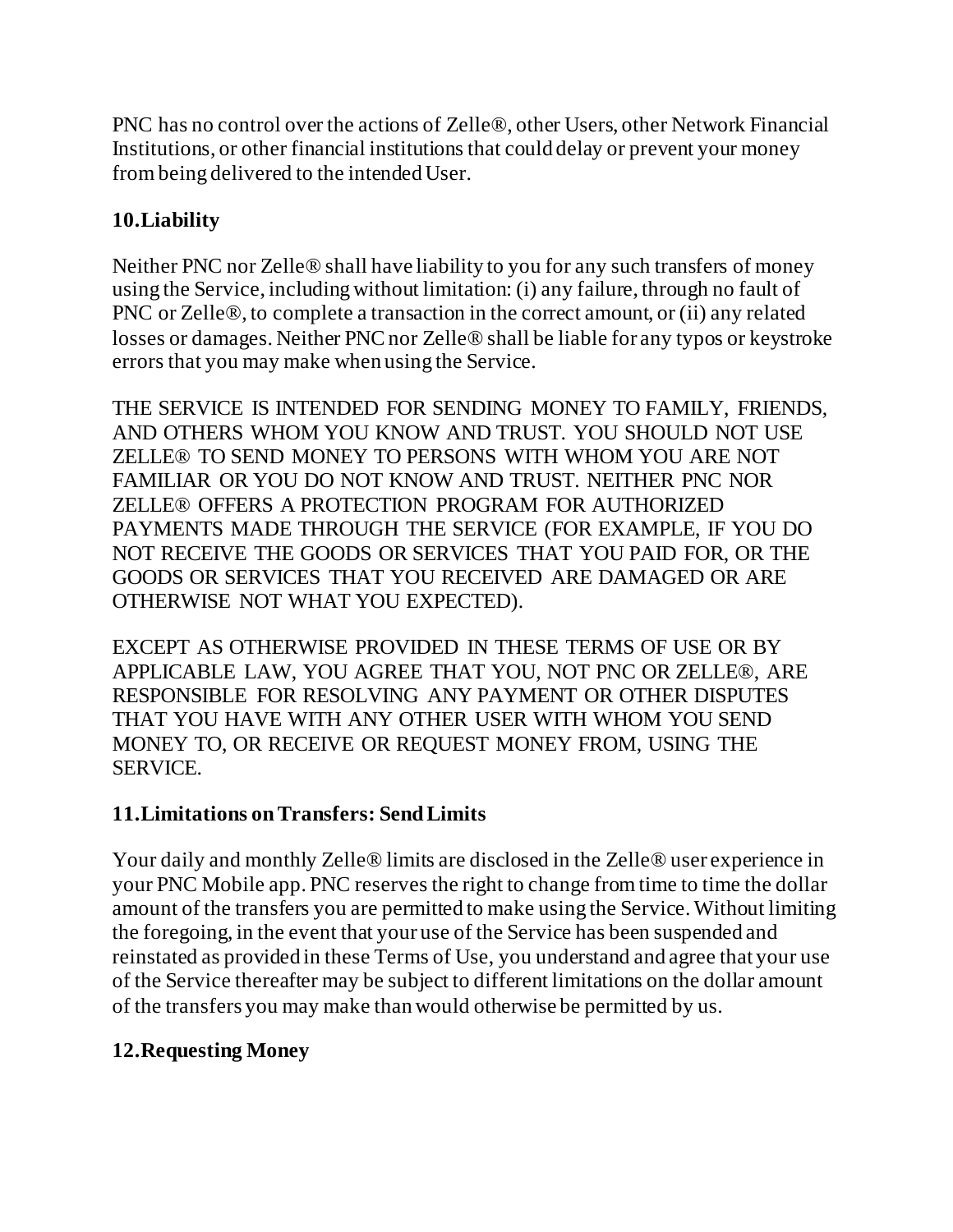You may request money from another User. You understand and acknowledge that Users to whom you send funds transfer requests may reject or ignore your request. Neither PNC nor Zelle® guarantee that you will receive money from other Users by sending a funds transfer request, or that you will receive the amount that you request. Neither we nor Zelle® accept responsibility if the other User rejects or ignores your request, or sends you an amount that is less than you request. If a User ignores your request, PNC or Zelle® may decide, in each's sole discretion, that we will not send a reminder or resend the request to that User.

By accepting these Terms of Use, you agree that you are not engaging in the business of debt collection by attempting to use the Service to request money for the payment or collection of an overdue or delinquent debt; to request money that is owed to another person; or to collect any amounts that are owed pursuant to a court order. You agree to indemnify, defend and hold harmless us, Zelle®, its owners, directors, officers agents and Network Financial Institutions from and against all claims, losses, expenses, damages and costs (including, but not limited to, direct, incidental, consequential, exemplary and indirect damages), and reasonable attorney's fees, resulting from or arising out of any request for money that you send that is related to overdue or delinquent amounts.

You agree to receive money requests from other Users, and to only send requests for money, for legitimate and lawful purposes. Requests for money are solely between the sender and recipient and are not reviewed or verified by PNC or Zelle®. Neither PNC nor Zelle® assume responsibility for the accuracy or legality of such requests and do not act as a debt collector on your behalf, or on behalf of the sender of a request for money.

PNC reserves the right, but assumes no obligation, to terminate your ability to send requests for money in general, or to specific recipients, if we deem such requests to be potentially unlawful, abusive, offensive or unwelcome by the recipient.

## **13.Transaction Errors**

If you have a question about a transfer you received or expected to receive, then we recommend you contact the sender and attempt to resolve the issue. For consumer accounts, if you believe an error has occurred, please refer to th[e Consumer Electronic](https://www.pnc.com/content/dam/pnc-com/pdf/personal/Misc/CONSUMER%20ELECTRONIC%20FUNDS%20TRANSFER%20DISCLOSURE%20STATEMENT.pdf)  Funds Transfer [Disclosure Statement](https://www.pnc.com/content/dam/pnc-com/pdf/personal/Misc/CONSUMER%20ELECTRONIC%20FUNDS%20TRANSFER%20DISCLOSURE%20STATEMENT.pdf) for more information on how to notify PNC of the error, including the timeframe in which you are required to notify PNC of any error involving a transfer.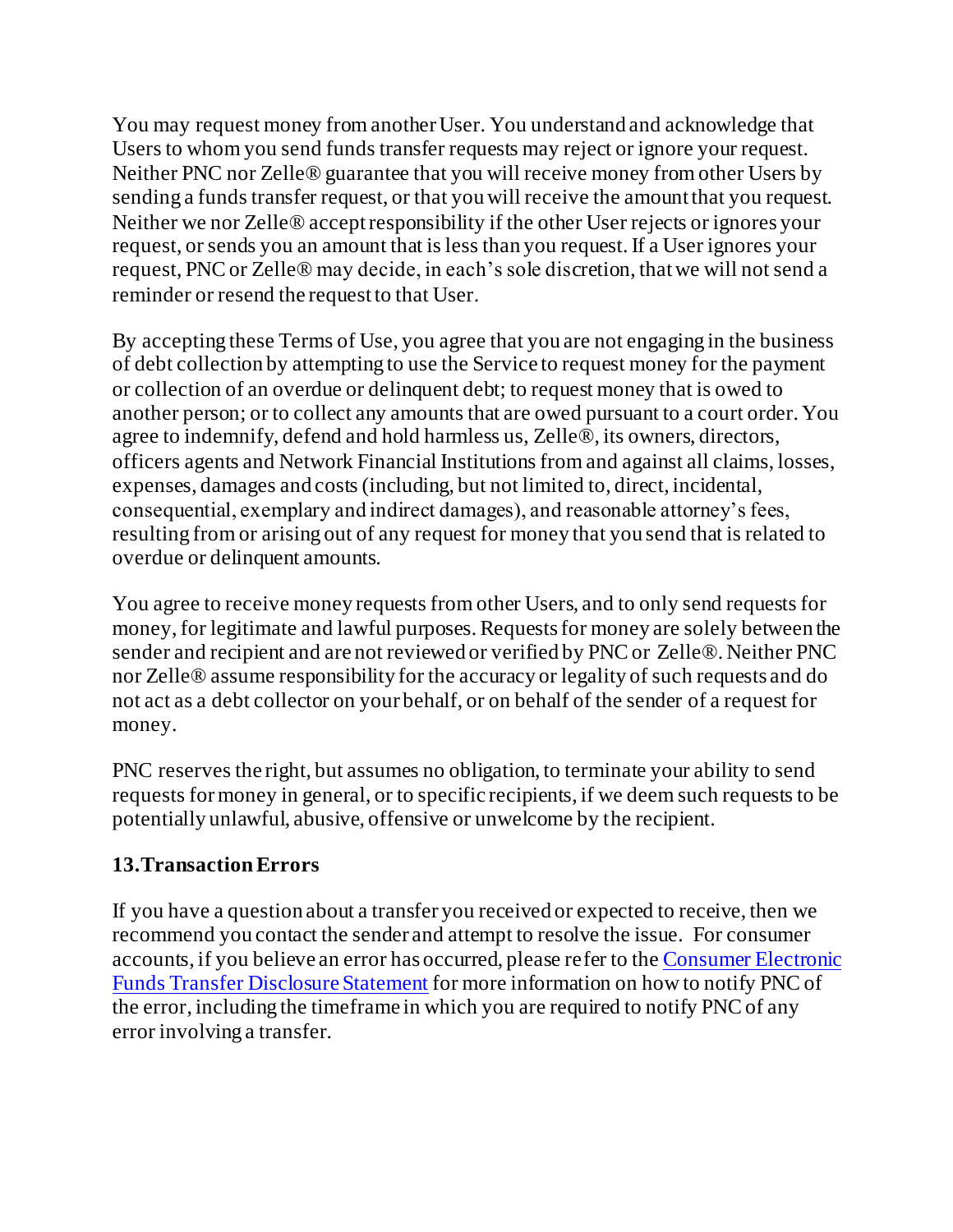You understand that PNC must rely on the information provided by you and you authorize us to act on any instruction which has been or reasonably appears to have been sent by you to submit transfer instructions on your behalf.

You understand that Zelle® or other Network Financial Institutions receiving the transfer instructions may rely on such information. PNC, Zelle®, or other Network Financial Institutions are not obliged to take any further steps to confirm or authenticate such instructions and will act on them without getting further confirmation.

#### **You understand that if you provide PNC with incorrect information or if there is any error in your instruction, you accept full responsibility for losses resulting from any of your errors, duplication, ambiguities, or fraud in the information that you provide.**

You agree not to impersonate any person or use a name that you are not authorized to use. If any information you provide is untrue, inaccurate, not current, or incomplete, without limiting other remedies, PNC reserves the right to recover from you any costs or losses incurred as a direct or indirect result of the inaccurate or incomplete information.

# **14.Liability for Unauthorized Transfers**

Tell PNC **at once** if you believe that your PNC Mobile app password has been stolen, your account has been compromised,or a transfer has been made without your permission. Calling us is the best way of limiting your potential risk. You could lose all the money in your PNC account, plus your maximum overdraft line of credit or the balance in any other account connected to your enrolled PNC account for overdraft protection. For consumer accounts only, for more information on your rights and obligations concerning unauthorized transactions or errors, including the timeframe in which you are required to notify PNC of any error or unauthorized transaction, please refer to PNC's [Consumer Electronic Funds Transfer Disclosure Statement](https://www.pnc.com/content/dam/pnc-com/pdf/personal/Misc/CONSUMER%20ELECTRONIC%20FUNDS%20TRANSFER%20DISCLOSURE%20STATEMENT.pdf), which was provided to you when you opened your enrolled PNC account. If you need a paper copy, call us at [1-888-762-2265](tel:18887622265).

In case of errors or questions about transactions made using the Service through PNC, for consumer accounts, promptly call PNC at [1-800-762-2035](tel:18007622035) or, at [1-800-531-](tel:18005311648) [1648](tel:18005311648) (TTD). For business accounts, please cal[l 1-877-287-2654](file:///C:/Users/PL17300/AppData/Local/Microsoft/Windows/INetCache/Content.Outlook/AppData/Local/Microsoft/Windows/INetCache/Content.Outlook/1MYPQUF7/1-877-287-2654).

## **15.Liability for Failure to Complete Transfers**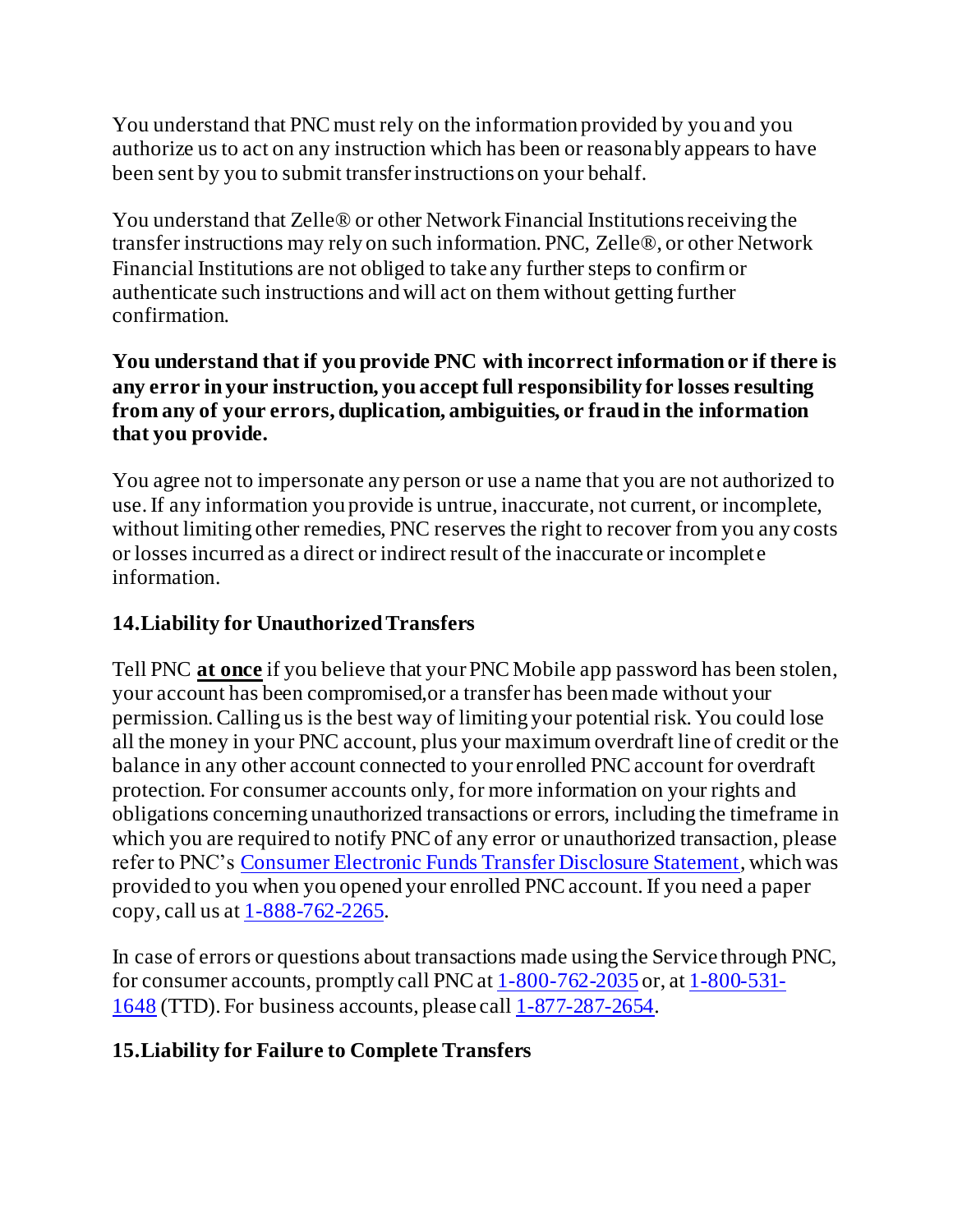If PNC or Zelle® does not complete a transfer to or from your enrolled PNC account within the timeframes as described in these Terms of Use, or in the correct amount, in accordance with the terms of these Terms of Use, we will be liable to you for your direct losses and damages. However, PNC and Zelle® will not be liable in the following circumstances:

- If, through no fault of PNC or Zelle<sup>®</sup>, the sender does not properly complete the transfer to your enrolled PNC account
- If, through no fault of PNC or Zelle<sup>®</sup>, you do not have enough money in your PNC account to make the transfer
- If, through no fault of PNC or Zelle<sup>®</sup>, the person to whom you are sending money does not receive the email or text message containing a payment notification with instructions to enroll with Zelle®
- If the Service or your PNC Mobile app was not working properly and you knew about the malfunction when you initiated the transfer
- If circumstances beyond PNC's or Zelle<sup>®</sup>'s control (such as but not limited to, fire, flood, war, insurrection or act of God) prevent the transfer, despite reasonable precautions that PNC or Zelle® have taken
- If PNC has reason to suspect that the transaction is unauthorized, or PNC has placed restrictions on the use of the Service or your enrolled PNC account for security reasons
- If the funds in your PNC account are frozen (for example, because of a court order) and PNC is not legally permitted to complete the transfer
- If you have failed to use the Service, your PNC Mobile app or your enrolled PNC account in accordance with our instructions
- There may be other instances, either stated in these Terms of Use or other applicable account or electronic transfer service agreements we have with you, in which we will not be liable for our failure to complete a transfer to or from your enrolled PNC account using the Service on time or in the correct amount.

# **16.Fees**

While we do not currently impose fees for using the Service, we reserve the right to charge a fee for the use of the Service and any additional services or features that we may introduce. You understand and agree that you are responsible for paying all applicable fees associated with the use of the Service.

Your enrolled PNC account is subject to fees and charges as outlined in your fee schedule. Your internet service provider and/or wireless carrier may impose charges for their services, including data usage or text messaging.

## **17.Modification or Cancellation of the Service; Right to Terminate Access**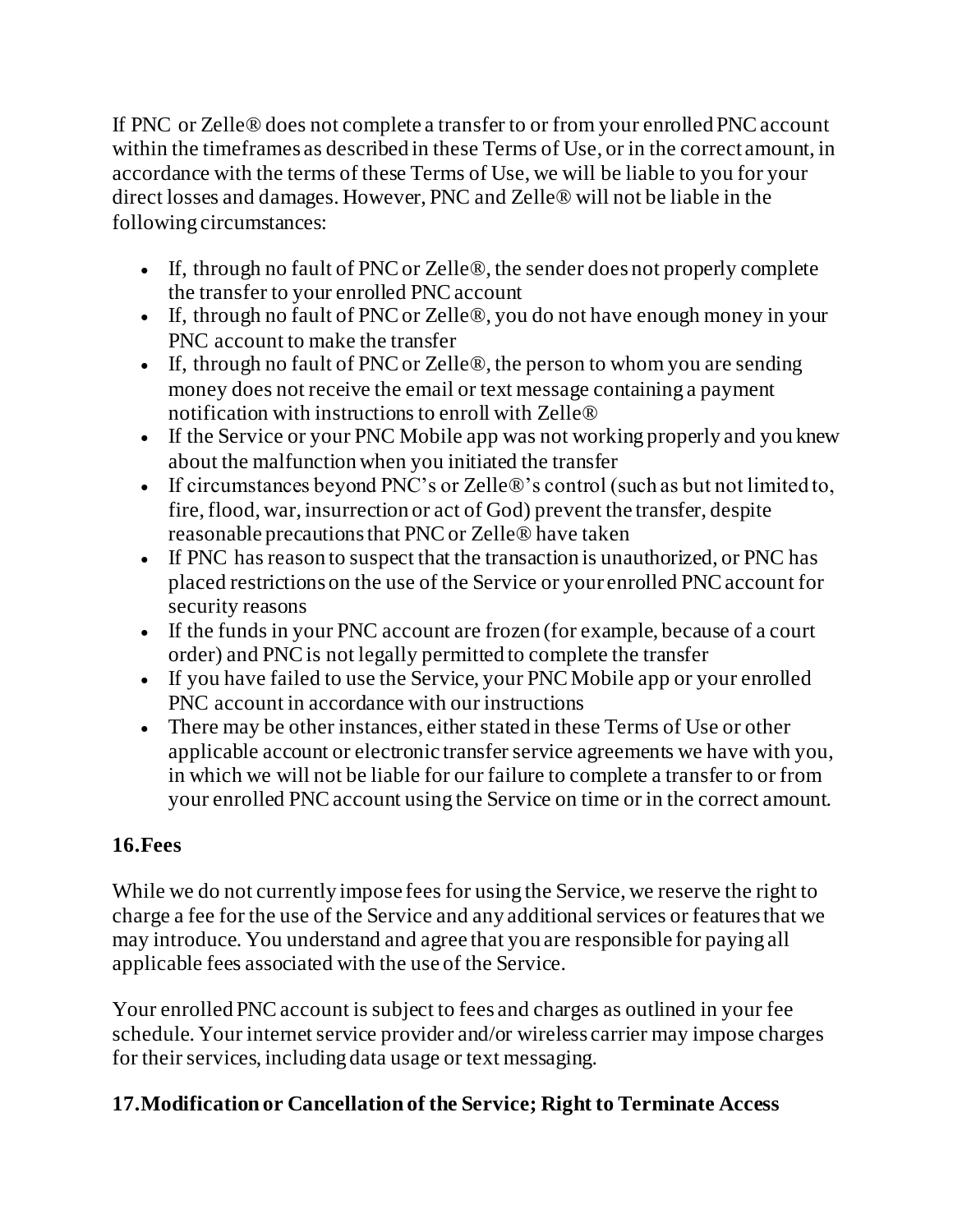You may cancel your use of the Service at any time by notifying PNC of your intent to cancel by calling us at [1-800-762-2035](tel:18007622035) (for business accounts, please cal[l 1-877-](file:///C:/Users/PL17300/AppData/Local/Microsoft/Windows/INetCache/Content.Outlook/AppData/Local/Microsoft/Windows/INetCache/Content.Outlook/1MYPQUF7/1-877-287-2654) [287-2654](file:///C:/Users/PL17300/AppData/Local/Microsoft/Windows/INetCache/Content.Outlook/AppData/Local/Microsoft/Windows/INetCache/Content.Outlook/1MYPQUF7/1-877-287-2654)) or by logging into your PNC Mobile app, navigating to the Setting/Preferences menu, selecting the Zelle® Settings option, and then selecting the Opt-Out link. Canceling your use of the Service means that you will no longer be eligible to send or receive money. At the time you instruct us to cancel your use of the Service, any transfers in process using the Service will be completed to or from your enrolled PNC account, but no new transfers will be initiated to or from your enrolled PNC account through the Service.

We may modify or discontinue the Service or your use of some or all accounts within the Service, with or without notice except as required by law, without liability to you, or any other User or any third party. We may from time to time make available additional or new features to the Service. Your use of such additional features may require approval by PNC, at our sole discretion, and additional terms and conditions may apply.

We reserve the right, subject to applicable law, to terminate or suspend the Service and your right to use the Service, in whole or in part, at any time and for any reason, including without limitation if we, in our sole judgment, believe you have engaged in conduct or activities that violate any terms of these Terms of Use or the rights of PNC and/or Zelle®, or if you provide us with false or misleading information or interfere with other Users or the administration of the Service.

The Service may not be available at all times. In the event that PNC at any time incurs a problem with your use of the Service, including without limitation a failure in attempting to debit your eligible PNC account or to collect with respect to any of your transfers using the Service, and without limiting any other right or remedy that PNC may have under these Terms of Use or otherwise, PNC reserves the right to suspend or terminate a transfer or your right to use the Service, immediately and without prior notice to you. You understand and agree that such action is reasonable for PNC to take in order to protect PNC from loss. In the event of such a suspension, you may request reinstatement of your use of the Service by contacting PNC using any of the methods provided for within these Terms of Use. In the event that your Service is terminated, you understand that you may not request reinstatement of your use of the Service. PNC reserves the right in its sole discretion to grant or deny reinstatement of your use of the Service. In the event PNC agrees to reinstate your use of the Service, PNC reserves the right to initially reinstate your use of the Service subject to lower per-transaction and monthly dollar transfer limits and/or with other restrictions on your use of the Service. Based upon your subsequent usage of the Service, PNC in its sole discretion may thereafter restore your ability to effect transfers subject to such higher per-transaction and monthly dollar transfer limits as may then be in effect.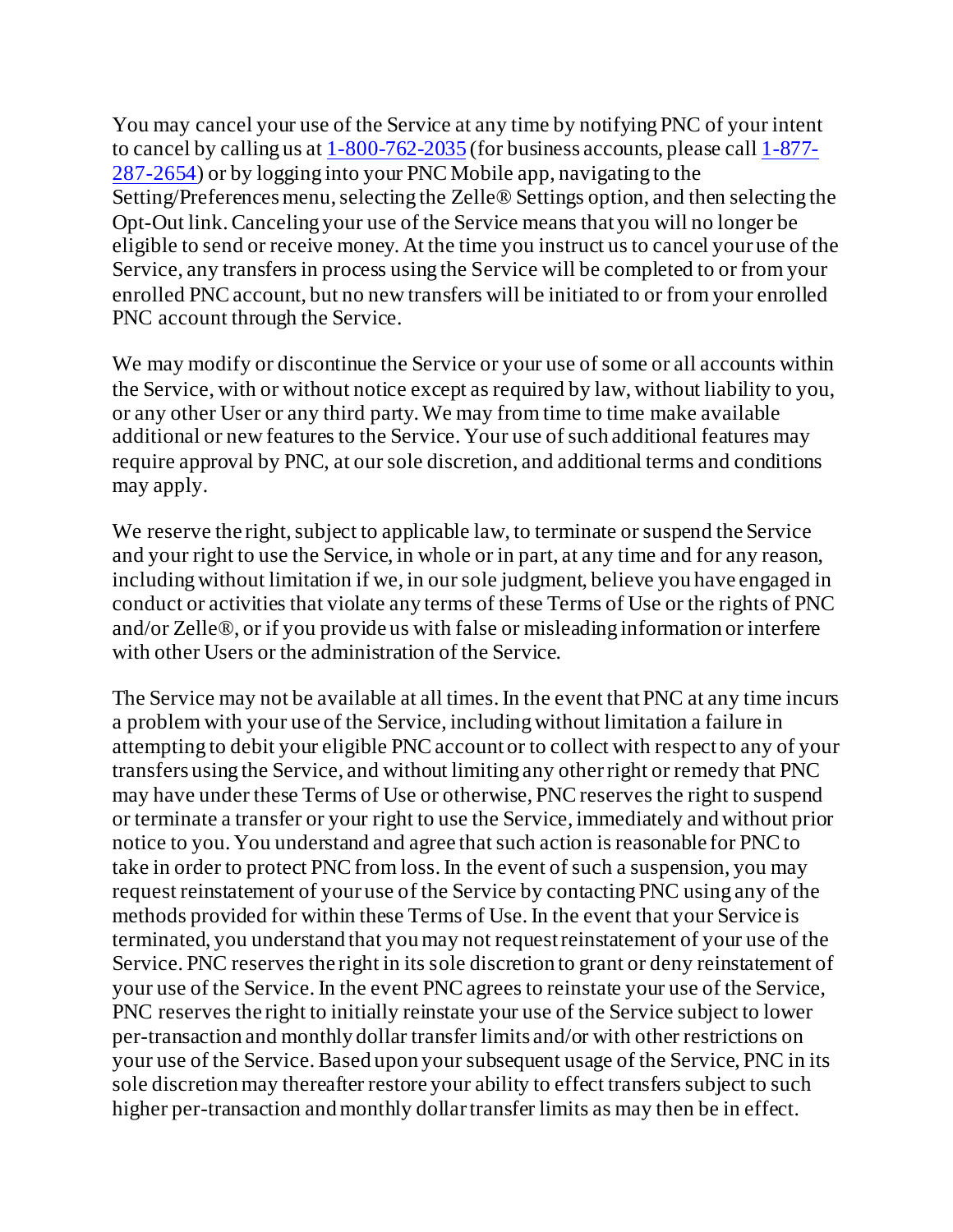#### **18.Disclaimer of Warranties**

EXCEPT AS OTHERWISE PROVIDED HEREIN, AND SUBJECT TO APPLICABLE LAW, PNC AND ZELLE® MAKE NO EXPRESS OR IMPLIED WARRANTIES, REPRESENTATIONS OR ENDORSEMENTS WHATSOEVER WITH RESPECT TO THE SERVICE. PNC AND ZELLE® EXPRESSLY DISCLAIM ALL WARRANTIES OF ANY KIND, EXPRESS, IMPLIED, STATUTORY OR OTHERWISE, INCLUDING, BUT NOT LIMITED TO, IMPLIED WARRANTIES OF MERCHANTABILITY, FITNESS FOR A PARTICULAR PURPOSE, TITLE AND NON-INFRINGEMENT, WITH REGARD TO THE SERVICE DESCRIBED OR PROVIDED. PNC AND ZELLE® DO NOT WARRANT THAT THE SERVICE WILL BE UNINTERRUPTED, TIMELY, SECURE OR ERROR-FREE, OR THAT DEFECTS WILL BE CORRECTED. THE SERVICES ARE PROVIDED ON AN "AS IS" AND "AS AVAILABLE" BASIS.

#### **19.Limitation of Liability**

EXCEPT AS OTHERWISE PROVIDED HEREIN AND SUBJECT TO APPLICABLE LAW, IN NO EVENT WILL PNC, ZELLE®, NETWORK FINANCIAL INSTITUTIONS, AND ANY OWNERS, DIRECTORS, OFFICERS, AND AGENTS OF EITHER PARTY BE LIABLE FOR ANY DAMAGES WHATSOEVER, INCLUDING, BUT NOT LIMITED TO ANY DIRECT, INCIDENTAL, CONSEQUENTIAL, SPECIAL, EXEMPLARY OR OTHER INDIRECT DAMAGES ARISING OUT OF (I) ANY TRANSACTION CONDUCTED THROUGH OR FACILITATED BY THE SERVICE; (II) ANY CLAIM ATTRIBUTABLE TO ERRORS, OMISSIONS, OR OTHER INACCURACIES IN THE SERVICES DESCRIBED OR PROVIDED, (III) UNAUTHORIZED ACCESS TO OR ALTERATION OF YOUR TRANSMISSIONS OR DATA, OR (IV) ANY OTHER MATTER RELATING TO THE SERVICES DESCRIBED OR PROVIDED, EVEN IF ZELLE® OR PNC HAS BEEN ADVISED OF THE POSSIBILITY OF SUCH DAMAGES. IF YOU ARE DISSATISFIED WITH THE SERVICE OR WITH THESE TERMS OF USE, YOUR SOLE AND EXCLUSIVE REMEDY IS TO DISCONTINUE USING THE SERVICE.

IN THOSE STATES WHERE THE EXCLUSION OR LIMITATION OF LIABILITY FOR CONSEQUENTIAL OR INCIDENTAL DAMAGES MAY NOT APPLY, ANY LIABILITY OF PNC, ZELLE®, NETWORK FINANCIAL INSTITUTIONS, AND ANY OWNERS, DIRECTORS, OFFICERS AND AGENTS OF EITHER PARTY, LIABILITY IN THOSE STATES IS LIMITED AND WARRANTIES ARE EXCLUDED TO THE GREATEST EXTENT PERMITTED BY LAW, BUT SHALL, IN NO EVENT, EXCEED ONE HUNDRED DOLLARS (\$100.00).